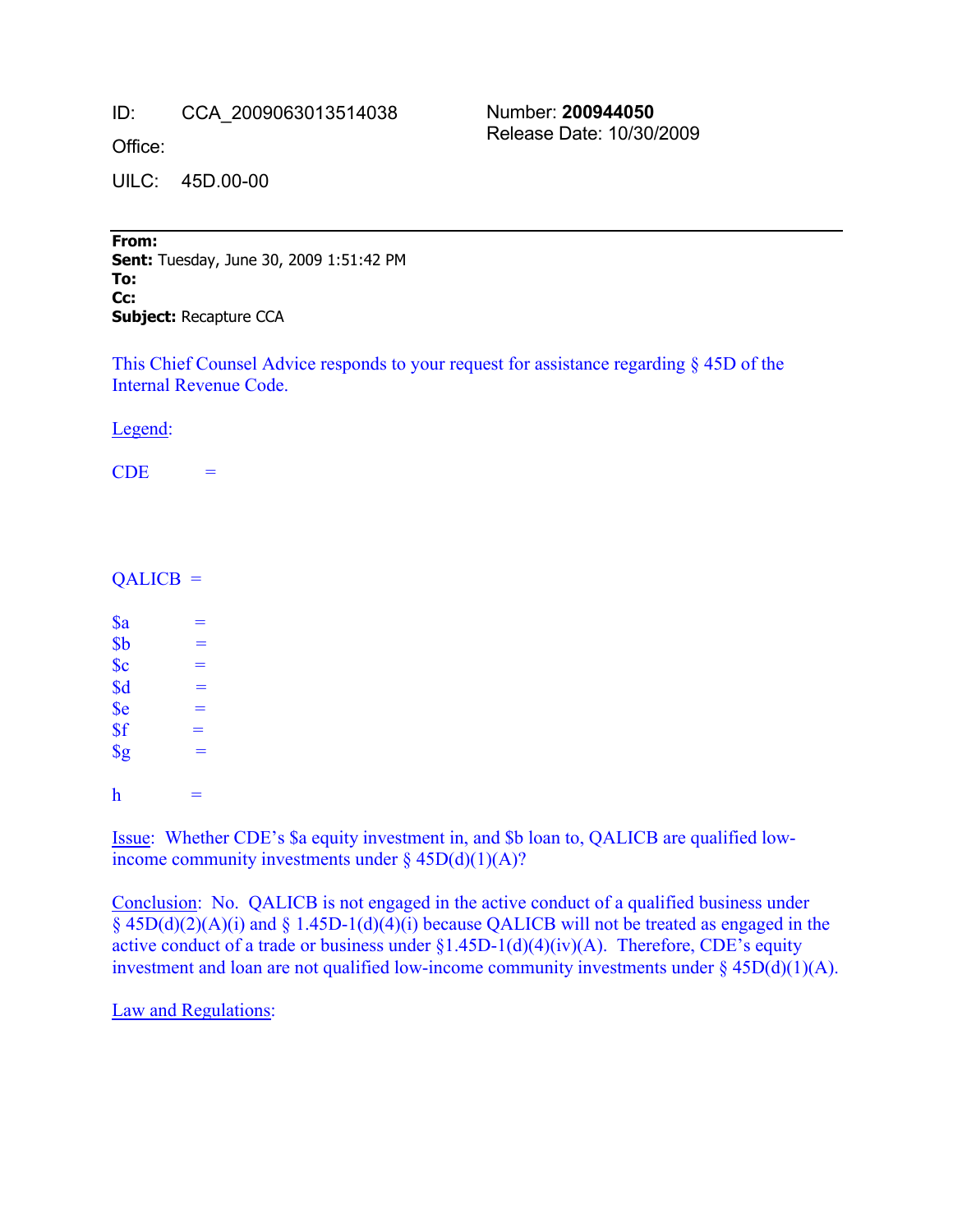Section 45D(a)(1) provides a new markets tax credit on certain credit allowance dates described in  $\S$  45D(a)(3) with respect to a qualified equity investment in a qualified community development entity described in § 45D(c).

Section  $45D(b)(1)(B)$  provides that an equity investment in a qualified community development entity is a qualified equity investment if, among other requirements, substantially all of the cash is used by the qualified community development entity to make qualified low-income community investments.

Section  $45D(b)(6)$  defines the term equity investment to mean  $(A)$  any stock (other than nonqualified preferred stock as defined in § 351(g)(2)) in an entity that is a corporation, and (B) any capital interest in an entity that is partnership.

Under  $\S 45D(d)(1)(A)$ , a qualified low-income community investment includes any capital or equity investment in, or loan to, any qualified active low-income community business (as defined in §  $45D(d)(2)$ ).

Under  $\S 45D(d)(2)(A)$ , a qualified active low-income community business is any corporation (including a nonprofit corporation) or partnership if for such year, among other requirements, (i) at least 50 percent of the total gross income of the entity is derived from the active conduct of a qualified business within any low-income community, (ii) a substantial portion of the use of the tangible property of the entity (whether owned or leased) is within any low-income community, and (iii) a substantial portion of the services performed for the entity by its employees are performed in any low-income community.

Section  $1.45D-1(d)(4)(i)$  provides that the term qualified active low-income community business means, with respect to any taxable year, a corporation (including a non-profit corporation) or a partnership engaged in the active conduct of a qualified business if the requirements of § 1.45D- $1(d)(4)(i)(A), (B), (C), (D),$  and  $(E)$  are met.

Section  $1.45D-1(d)(4)(iv)$  provides that an entity will be treated as engaged in the active conduct of a trade or business if, at the time the CDE makes a capital investment in, or loan to, the entity, the CDE reasonably expects that the entity will generate revenues within 3 years after the date the investment or loan is made.

Section 1.45D-1(d)(5)(i) provides that the term qualified business means any trade or business.

Section  $1.45D-1(d)(6)(i)$  provides that an entity is treated as a qualified active low-income community business for the duration of the CDE's investment in the entity if the CDE reasonably expects, at the time the CDE makes the capital or equity investment in, or loan to, the entity, that the entity will satisfy the requirements to be a qualified active low-income business throughout the entire period of the investment or loan.

Section 1.45D-1(d)(6)(ii)(A) provides that if a CDE controls or obtains control of an entity at any time during the 7-year credit period, the entity will be treated as a qualified active low-income